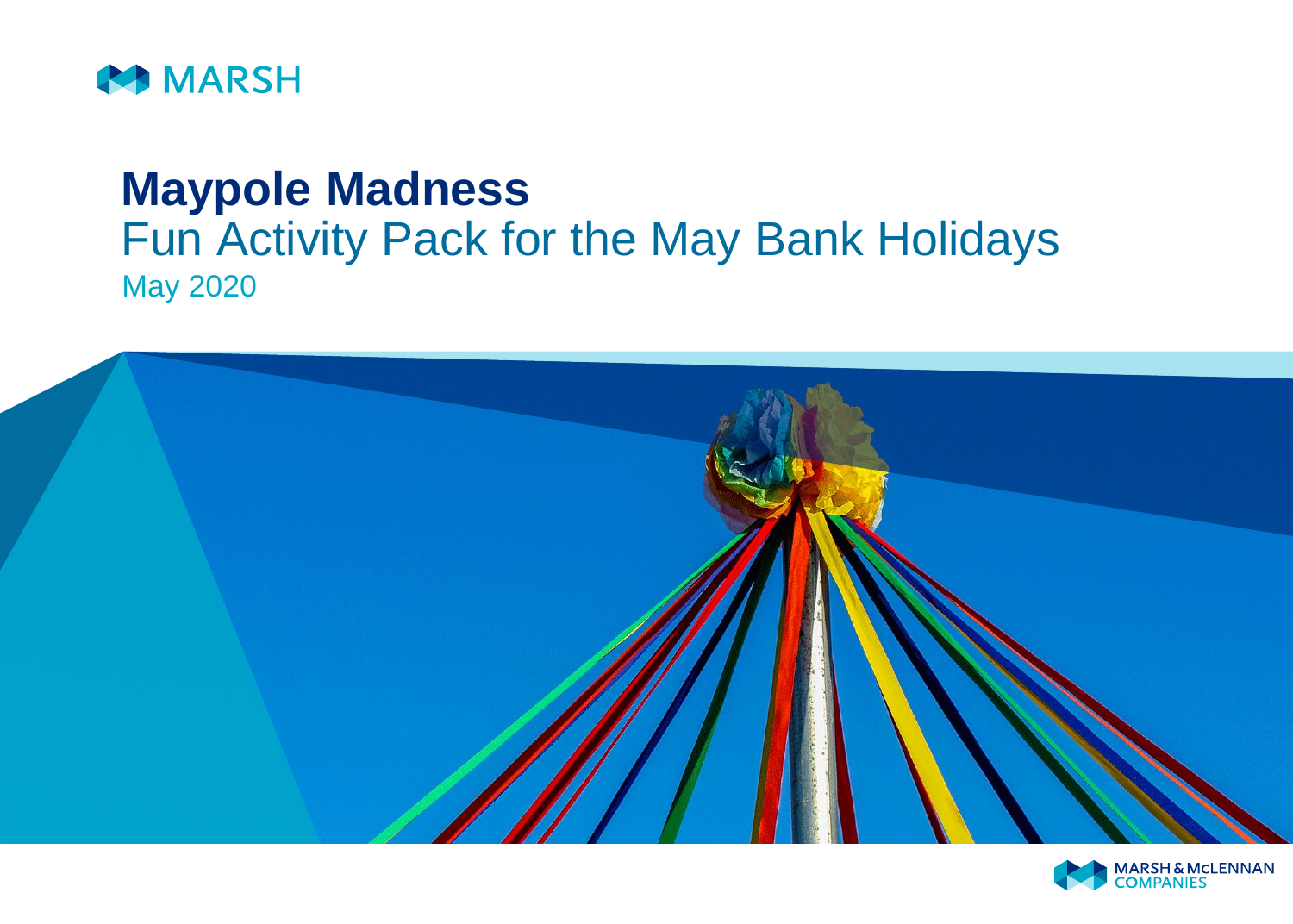# **Maypole Madness Pack**

*"Feelings are much like waves, we can't stop them from coming but we can choose which ones to surf"* 

**Jonatan Mårtensson.**

*"Do something for your head, your health, and your heart each day"*

**Mark Lehman**, Head of Learning, Talent and Inclusion, Marsh UK&I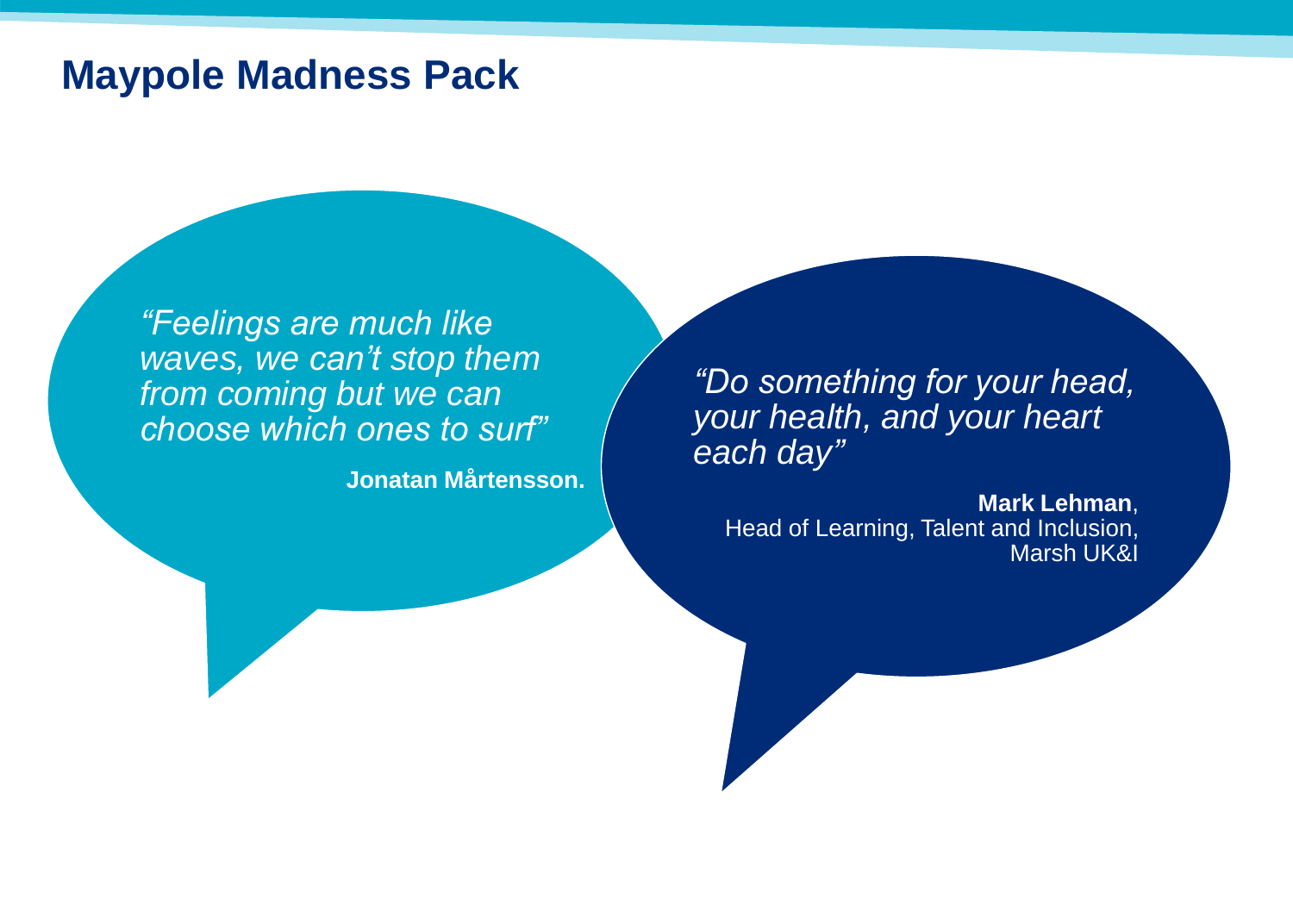## **Contents**

This pack is primarily aimed at parents, but there are some great activities, tips, and links for all. It is not an exhaustive list, but it is designed to give you ideas over the coming weeks to keep energies high and boredom low over the bank holiday weekends.

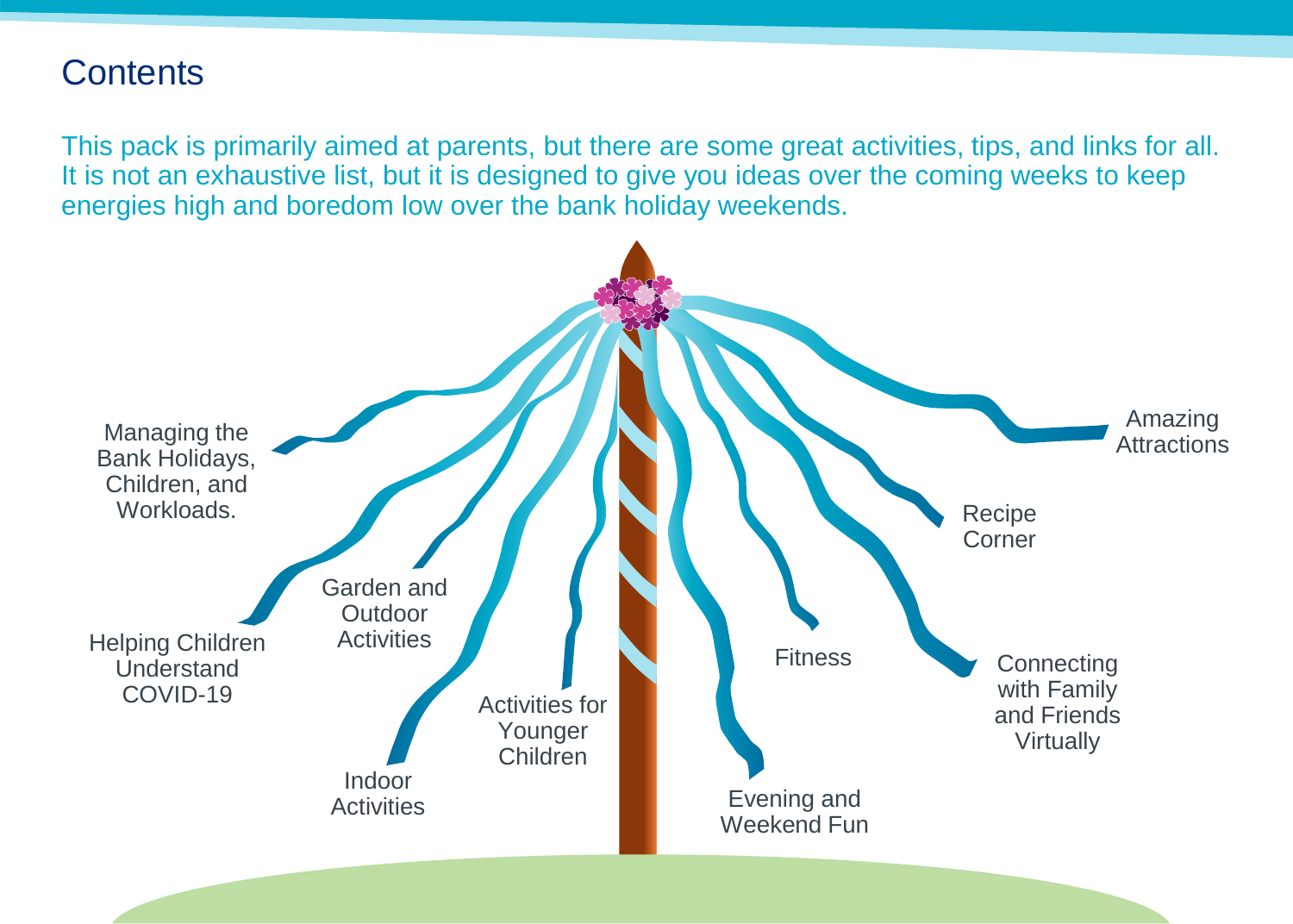# **Managing the Holidays, Children, Family, and Workloads Tips**



Take time away from the people you are isolating with. Go for a run/bike ride/walk, read a book in another room, or take a bath.



Focus on your work/key tasks rather than the hours you are doing.



Mute social media apps if they become too much.



Plan your day and be mindful to take the pressure off yourself.



Be kind to yourself whether you have children or not.



If its possible − take holidays.

At the end of the day or at weekends turn your laptop off and put it away.

Give yourself a hard stop and don't feel guilty about it.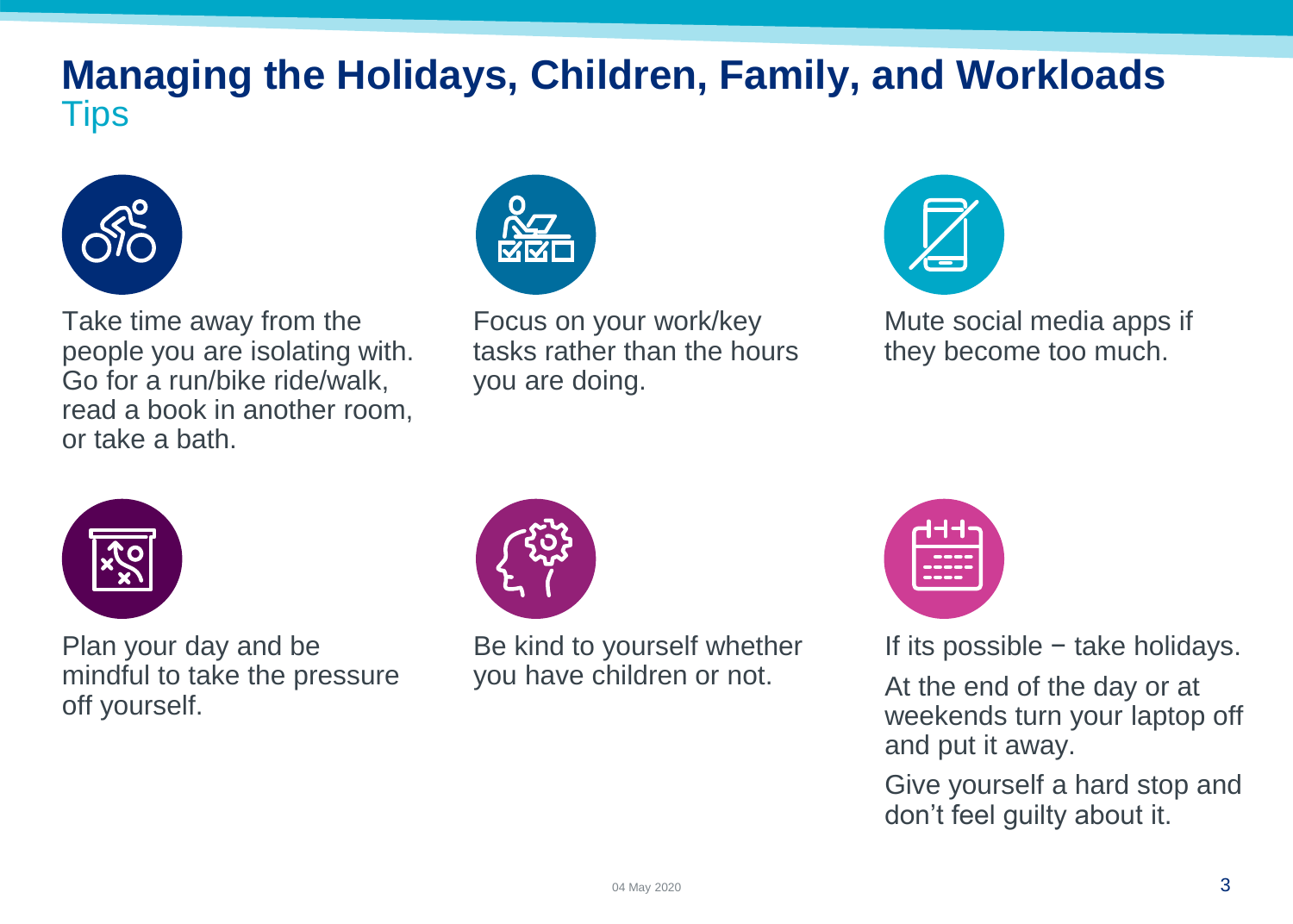# **Helping Children Understand Covid-19**

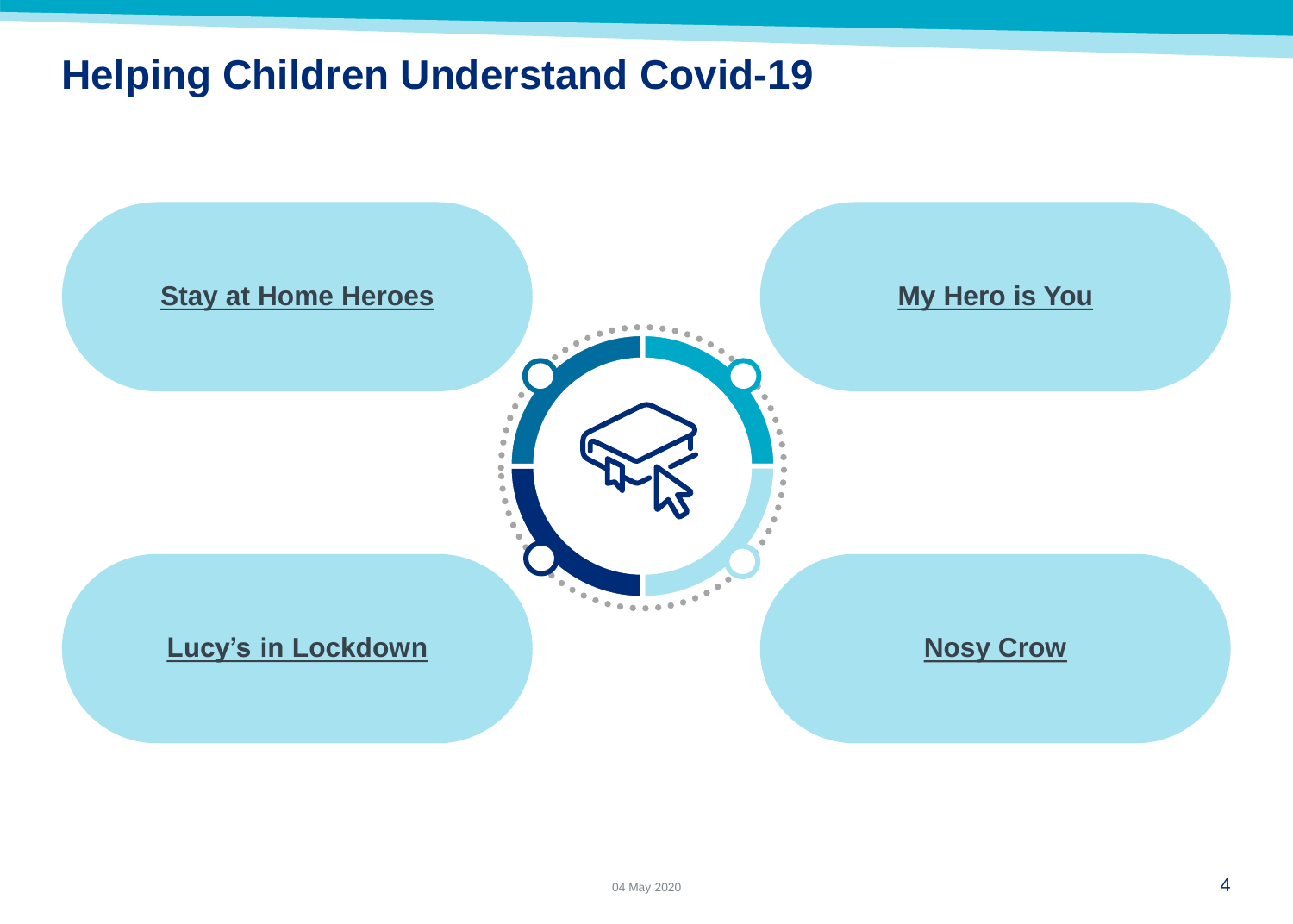# **Garden and Outdoor Activities** Don't Forget Your Sun Cream

| <b>Great websites:</b>                                                                                                                                                                                                                                                                                                                             |                                                                                                                                                                                                                                                                                                                                                                                                        |                                                                                                                                                                                                                                                                                                                                                             |
|----------------------------------------------------------------------------------------------------------------------------------------------------------------------------------------------------------------------------------------------------------------------------------------------------------------------------------------------------|--------------------------------------------------------------------------------------------------------------------------------------------------------------------------------------------------------------------------------------------------------------------------------------------------------------------------------------------------------------------------------------------------------|-------------------------------------------------------------------------------------------------------------------------------------------------------------------------------------------------------------------------------------------------------------------------------------------------------------------------------------------------------------|
| <b>Wildlife Trust:</b><br>https://www.wildlifetrusts.org/                                                                                                                                                                                                                                                                                          | <b>RSPB:</b><br>https://www.rspb.org.uk/                                                                                                                                                                                                                                                                                                                                                               | <b>National History Museum:</b><br>https://www.nhm.ac.uk/                                                                                                                                                                                                                                                                                                   |
| Ideas:                                                                                                                                                                                                                                                                                                                                             |                                                                                                                                                                                                                                                                                                                                                                                                        |                                                                                                                                                                                                                                                                                                                                                             |
| • Create a wild garden.<br>Make a bee hotel or a bat box.<br>$\bullet$<br>Press flowers and leaves.<br>$\bullet$<br>Garden bird bingo.<br>$\bullet$<br>Create a bird house and feeder<br>with a milk carton.<br>Bird nests and feeders.<br>$\bullet$<br>Fairy tale scavenger hunt.<br>$\bullet$<br>• Star gazing.<br>Chalk challenge.<br>$\bullet$ | • Shooting water into buckets.<br>• Camp in the garden.<br>• Sleep out on the trampoline.<br>• Water fight!<br>Paint stones/positive pebbles<br>for the NHS.<br>Make a fairy garden or<br>dinosaur garden.<br>Ice cube fun; Create a giant ice<br>$\bullet$<br>cube and fill with small toys -<br>the children can make it melt to<br>get to the treasure inside! Or<br>you can put a plastic toy in a | • Make mud pies.<br>Make a time capsule and bury<br>it in the garden.<br>• Nature sketching.<br>• Skipping games.<br>• Wash the car.<br>Make petal perfume.<br>Paint an old bed sheet.<br>Make paper boats.<br>Garden art; Make an outdoor<br>picture from what you can find<br>in the garden.<br>Junk modelling; If space<br>allows, make a boat or pirate |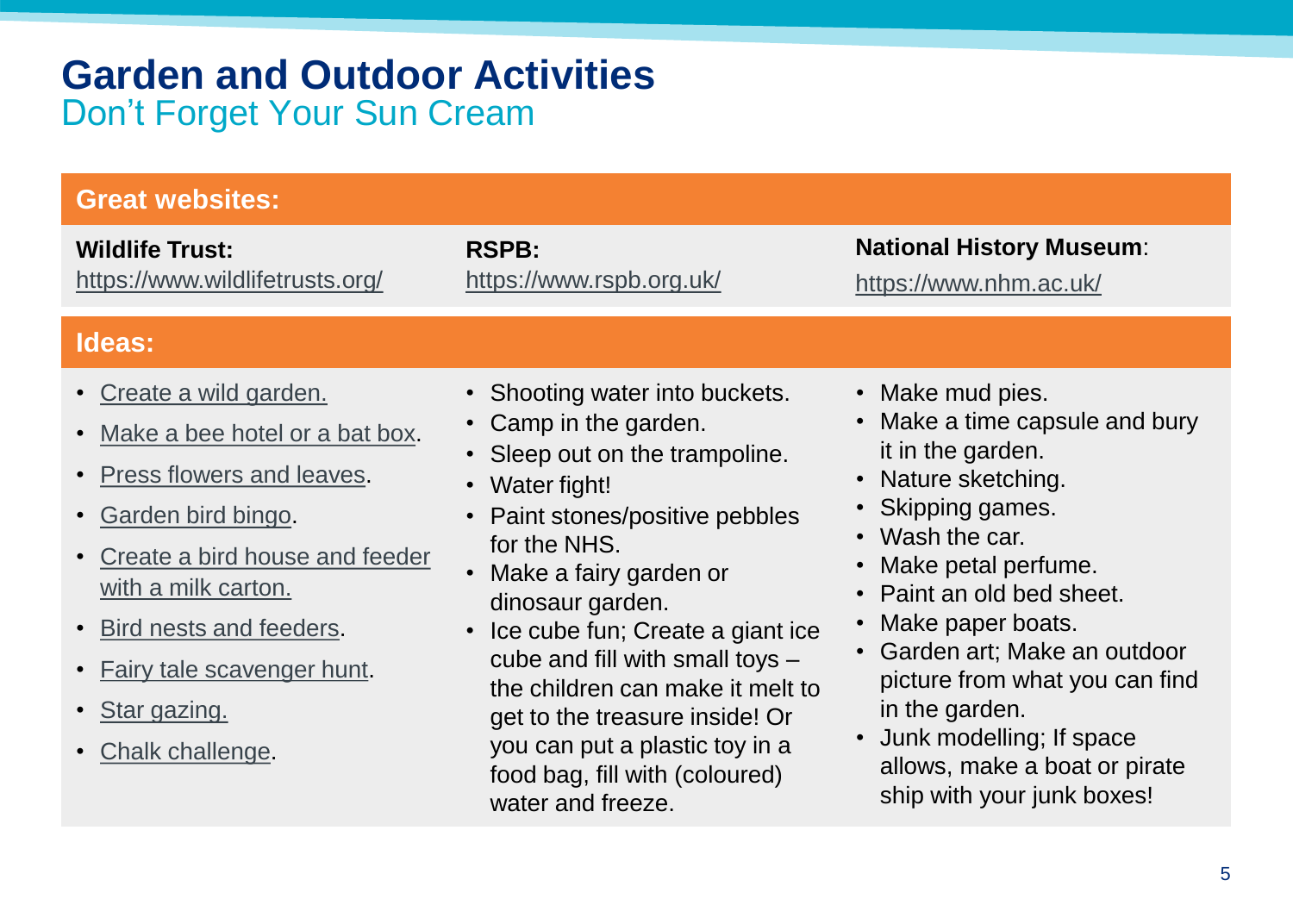# **Indoor Activities**

### **Things to do: Games: Games:**

- [How to make snow May blossom globes.](https://craftulate.com/diy-spring-blossom-snow-globes/)
- [Create a hygge](https://dictionary.cambridge.org/dictionary/english/hygge) corner.
- [Make toilet roll animals](https://www.sandwellresidentials.co.uk/_webedit/uploaded-files/All Files/WHILE WE).
- [Make your own theatre/opera house.](https://learning-platform.roh.org.uk/make-your-own-mini-royal-opera-house?fbclid=IwAR1LKd8x8y8zPmHfgGy7sDj8bjrHw5tLJkmFLWbZX3FkWganudE0QYpxjMg)
- [Dinosaur activities](https://www.nhm.ac.uk/events/dinosaur-activities-for-families.html?fbclid=IwAR3v6X0xa9pgt2cX01nbM1Hmbpp0sSQ2IDOzAd94wfT8yFZu6jnaU_5cXtM).
- [Make an erupting volcano](https://stufftodoathome.com/make-an-erupting-volcano/?fbclid=IwAR1mbfJxUwBwLMdne7MiyGnF7PPgWXjrij7jMjma1REr2PonFuthVXjTk_E).
- [Stained glass paper craft.](https://www.persil.com/uk/dirt-is-good/arts-crafts/show-workings-stained-glass-paper-craft-kids.html)
- [History Royal Palaces](https://www.hrp.org.uk/#gs.5u38zf)
- Create a time capsule.
- Paint with coffee.
- Create a mosaic picture of yourself.
- Create your own family photo shoot.
- Make sock puppets.
- Design your own family coat of arms.

- Design your own superhero, the world they come from, and make a costume to go with it. Then save the galaxy!
- Touch and feel box guess the objects in the box without peeping.
- Cardboard nail painting − draw around your children's hands, draw on some finger nails, and let your children paint on the nails.
- Who am I? You'll need a sheet of labels, write the name of a famous person and stick it on another person's forehead. Ask yes/no questions to guess who you are.
- Blind drawing two players sit back to back with one only giving unrelated words to draw the object, e.g. if drawing a flower, rather than saying "draw a petal", you might say "draw hearts in a circle".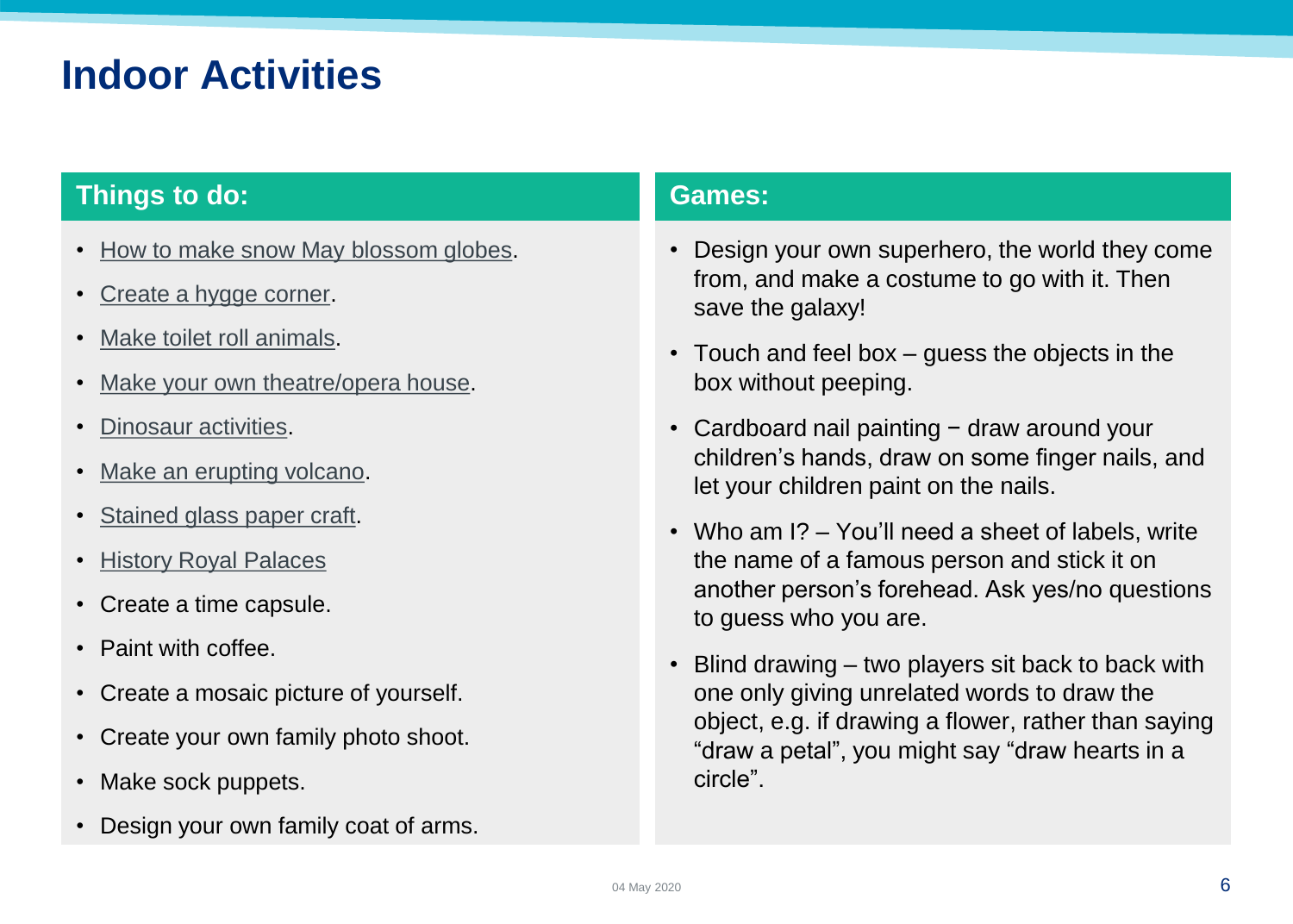# **Activities for Younger Children**

### **Sensory play**

- Colour hunt get children to separate out the different colours on a tray.
- Letter hunt send children to find something beginning with a letter of the alphabet and encourage them to describe it, e.g. the pointy pencil.
- Shape hunt encourage children to find objects that look like shapes – square, circle, cylinder, triangle.
- Cheerio/spaghetti threading stick spaghetti into bananas and thread Cheerios onto them.
- Kiddy pong put out cups/paper plates and some balls (or scrunched up paper – challenge the children to throw the balls into the cups.
- Timed tower building who can build the tallest tower in the allotted time?
- Write the outline of your child's name, add blobs of paint, and let them finger-paint the colours together.
- Put blobs of paint in a Ziploc and let children mash the paint together.
- Tray Play freeze toys in water and let your child free their frozen toys.
- Paint a rainbow.
- Create a mud kitchen.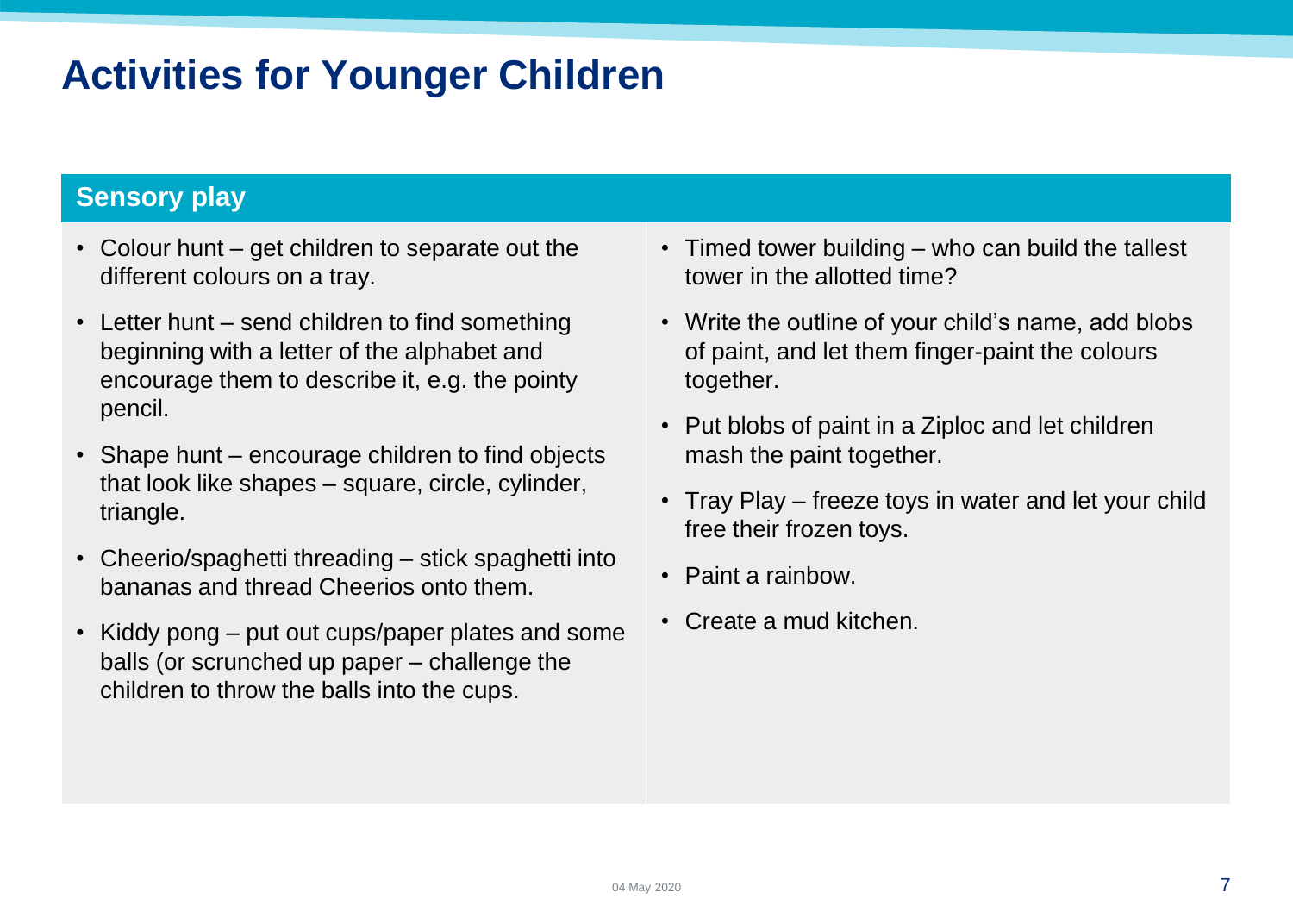# **Evening and Weekend Fun for the Family you Live With**

### **Activities: Events:**

- Invite your family to a formal dinner/black tie meal.
- Ask your children to wait on you for the night!
- Lockdown safari supper − everybody in the family makes a course.
- Create your family's mock tail.
- Have a country themed night go online, chose a country's flag and other typical images, dress according to the country, eat the country's food, dance to their music, watch a film connected with the country.
- Card games night.
- Board game night.
- Hold an "afternoon tea" party.
- Musical statues.

### **[British Cheese Weekender: 8-10 May](https://blog.academyofcheese.org/british-cheese-weekender)**

• "Step this way for a bank holiday cheese nirvana! Taking place from 8-10 May (Fri-Sun), the inaugural British Cheese Weekender is a free, online cheese festival featuring livestreamed talks, tastings, farm tours, quizzes, and cookery demos by some of the country's leading cheese experts." (Academy of Cheese, 2020).

### **Watch dance, opera, and theatre performances from around the world**

• [Marquee TV,](https://www.marquee.tv/) "a streaming service for dance, opera, music, documentaries and theatre from places like The Royal Ballet Company, The Royal Shakespeare Company, and Opera Zurich." (Marquee TV, 2020).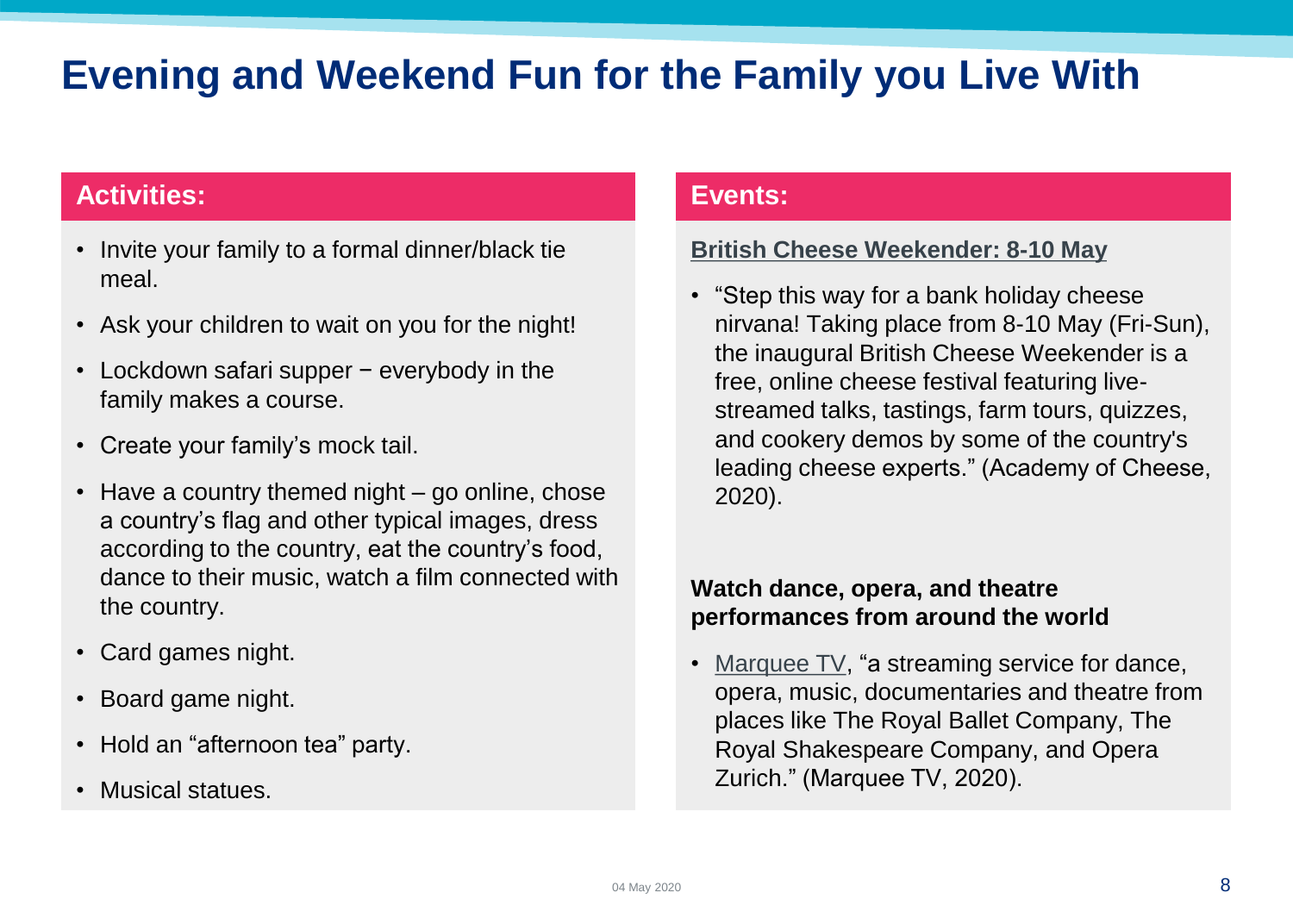# **Fitness**

### **Great websites:**

• **NHS fitness:**  [https://www.nhs.uk/conditions/](https://www.nhs.uk/conditions/nhs-fitness-studio/) nhs-fitness-studio/

• **Review of the best fitness apps to keep in shape while on lockdown:** 

[https://www.wired.co.uk/article/](https://www.wired.co.uk/article/best-fitness-workout-apps) best-fitness-workout-apps

### **Ideas:**

- The outdoor daily walk challenge.
- Handstand challenge challenge a friend to do a handstand every day.
- Create your own sports day.
- Create an obstacle course.
- Design your own Olympic games.
- Give back go out for a walk and litter pick.
- Learn to hula hoop.
- Have a step competition with friends 10,000 steps a day is the recommended daily amount. Can you beat it?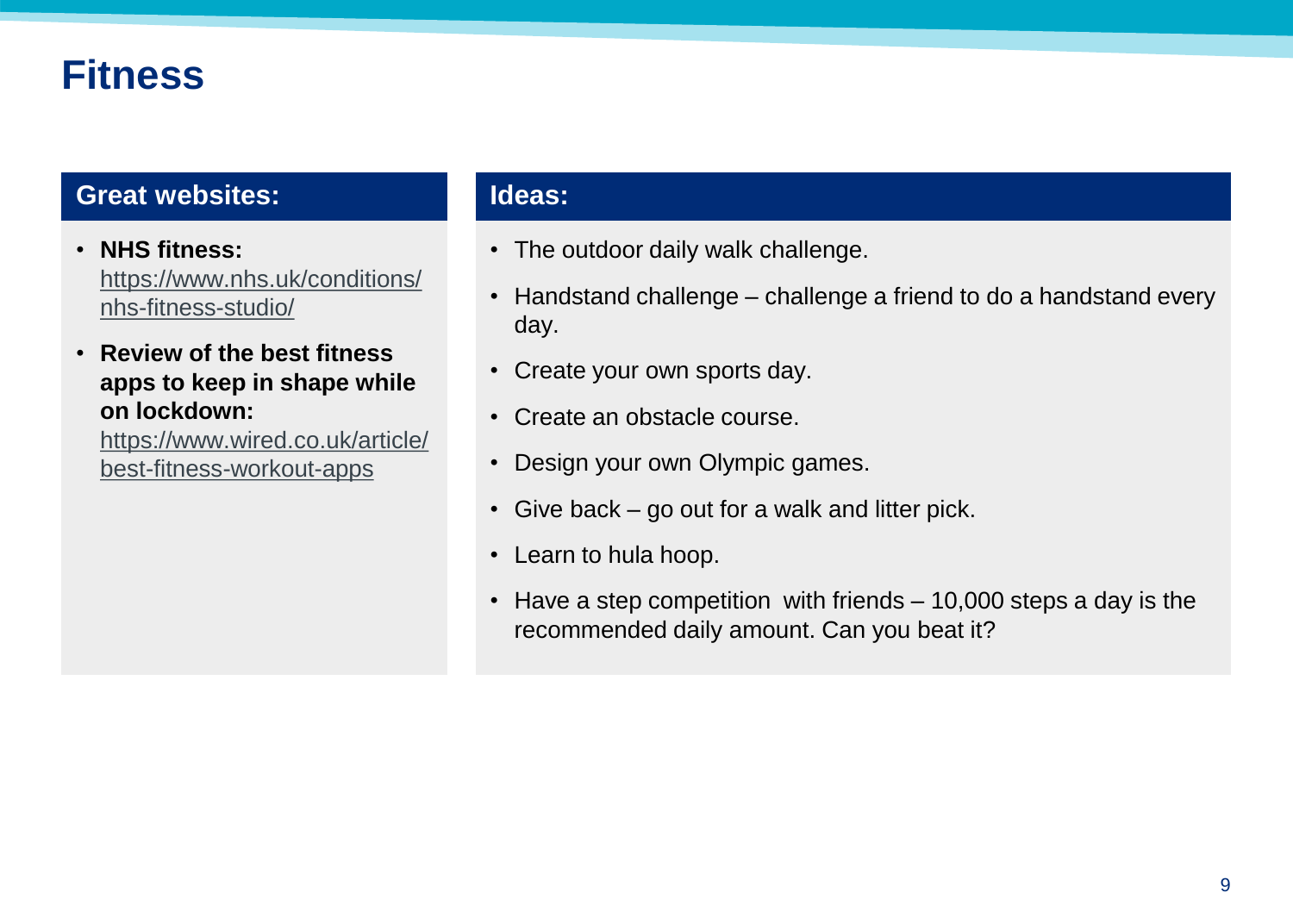# **Connecting with Family and Friends Virtually**

### **Virtual things to do:**

- Quiz night each participant creates a round or nominate a quiz master to host it!
- Host an online bingo night.
- Virtual cheese and wine tasting night.
- Create a music playlist and hold a virtual dance party.
- Join a Netflix Party. It's the new way to watch Netflix with your friends online.
- Organise book club chats read a book a week and meet up virtually to discuss.
- Bucket list challenge share your bucket list ideas.
- Contact a friend or family member you have been thinking about and send them an email.
- Play "two truths and one lie" via video conferencing.
- Guess the baby photo. The host collects baby photos and a clue from each friend and challenges the rest to guess.
- Virtual scrabble. The classic word game is known and beloved all over the world. There are app versions – that can played with friends.
- Create a "pets' pictures" virtual chat group and share pictures and funny stories about your pets.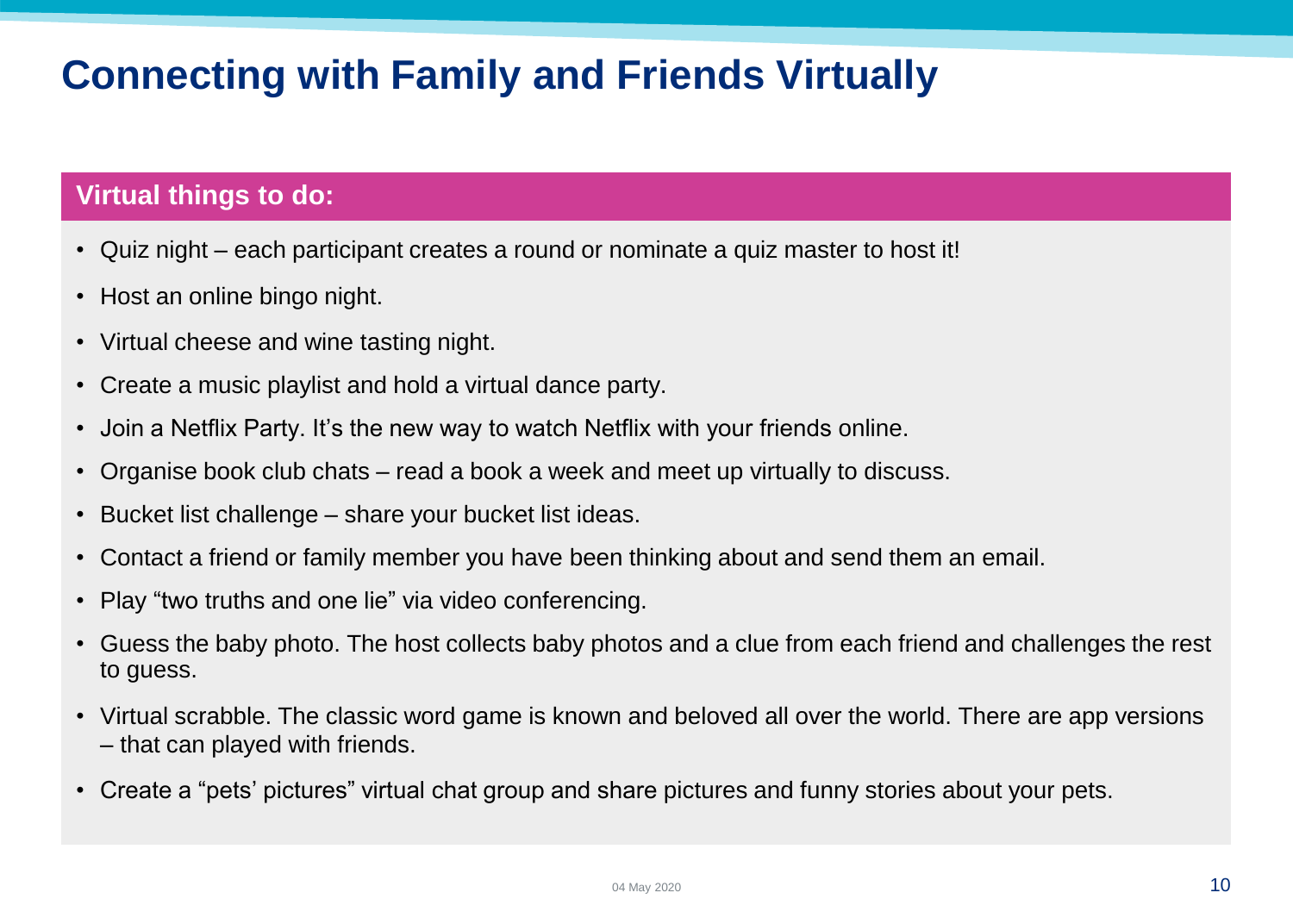# **Recipe Corner**

### **Muffins (12 small; 8 large)**

- 140g sugar (granulated or castor; brown or white).
- 100g softened butter.
- Beat these two together until they are soft and creamy.
- 2 medium to large eggs beaten together in a cup.
- Add these gradually to the sugar and butter beating all the time. Do this very gradually.
- Next, beat in 100-120g of yoghurt (any yoghurt). If you have vanilla essence add a teaspoon here.

### **For Chocolate Muffin:**

- Add 200g of plain flour combined with 50g of chocolate powder (anything from a good quality chocolate or drinking chocolate) and 1.5 teaspoon of baking powder.
- Add 100g of chopped chocolate of your choice milk, dark, white, chocolate nibs, fudge, or a combination of any of these.

### **For Blueberry (or any other berry muffin):**

- Add 250g of plain flour with 1.5 teaspoons of baking powder.
- Add about 120g berries at the end.
- If your mixture is too thick, add a little drop of milk.
- Spoon the mixture into the muffin cases evenly (approx. 60g into a small muffin case; 100g into a large muffin case).
- Bake in a preheated oven 180c (170c for fan oven). Check after 10 minutes; rotate tray if they are not baking evenly; bake for another 5-6 minutes.

### **Butternut Squash Soup – with left-over fun for children**

- 1 butternut squash roughly chopped. Discard the stalky ends; put the seeds to one side.
- 2 white onions roughly chopped.
- A thumbnail of fresh ginger peeled and roughly chopped.
- 3 cloves of garlic peeled and roughly chopped.
- 1 chilli (red for hot; green for milder) seeds removed and roughly chopped.
- Gently fry everything on a low heat with a little oil you don't want anything to brown, just soften which will bring out the flavours (or place in a roasting tray with a little oil; put in at about 150c for 30-40 minutes – keep an eye to make sure they don't brown).
- Now transfer ingredients into a large saucepan and cover with cold water. Add a vegetable stock cube. Bring to the blow slowly and then gently simmer for an hour and a half. You might have to top up the water.
- Once everything is nice and soft use whatever blender you have to blend to a silky smooth liquid. Season with salt and pepper to taste.
- This will last in the fridge for about 5 days.

### **For the children**

- Take some of the seeds.
- Place in small seed pots (7.5cm) or a seed tray (nicely spaced about 8am apart) with some all-purpose or potting compost. sow them about 1.5cm deep. Place in a warm room with plenty of light. They will start to sprout within a week – very satisfying!
- These can then be transferred into bigger planter or out into the garden end May or early June.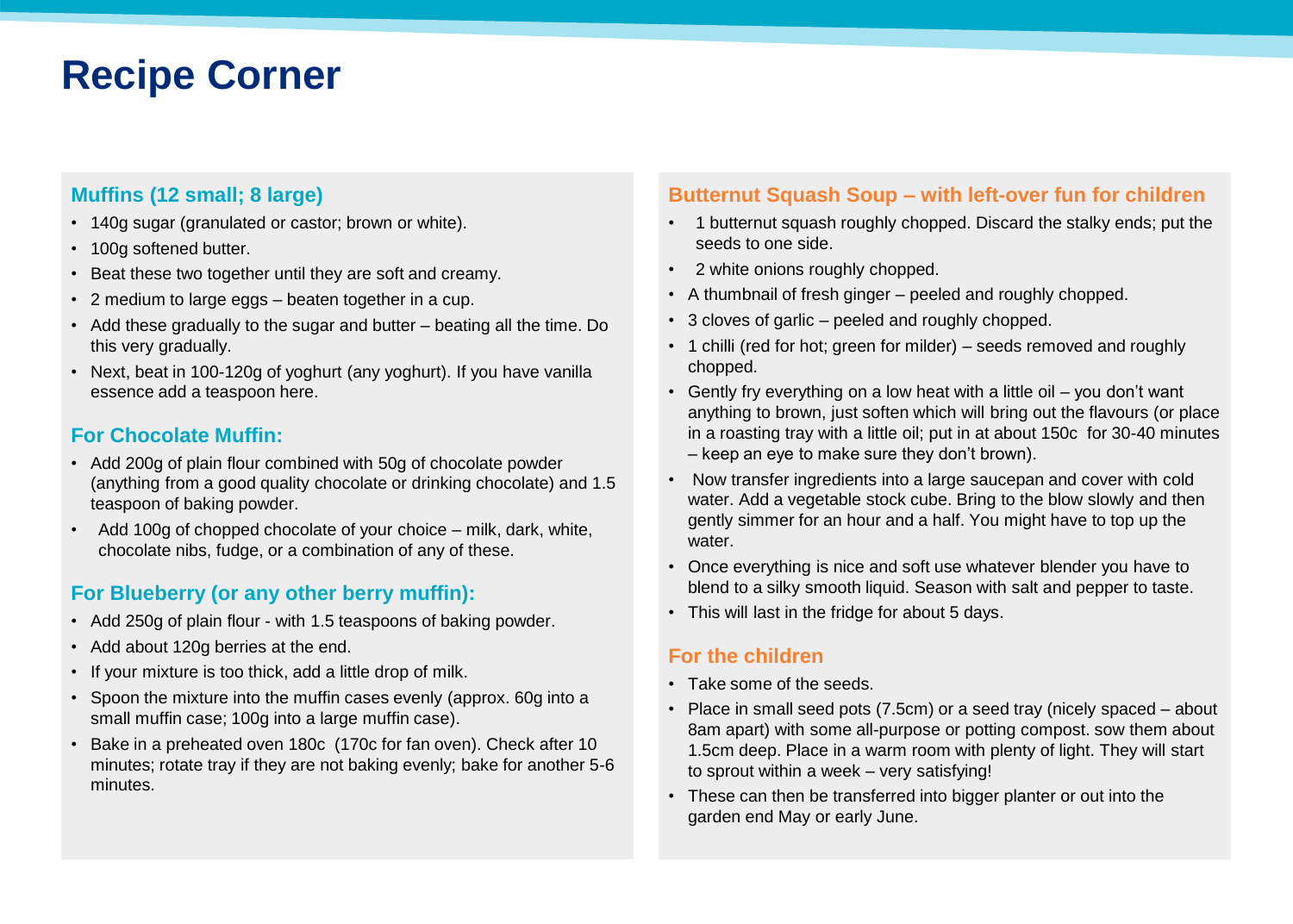# **Amazing Attractions**

A list of museums, zoos, and other attractions from around the world to visit from the comforts of your home while self-isolating.

#### **Museums**

- **Anne Franke Museum, Amsterdam, Netherlands**  [https://www.annefrank.org/en/museum/web-and](https://www.annefrank.org/en/museum/web-and-digital/)digital/
- **British Museum, London**  <https://britishmuseum.withgoogle.com/>
- **Guggenheim, Bilbao, Spain**  <https://www.guggenheim-bilbao.eus/en>
- **Hermitage Museum, St Petersburg, Russia**  [https://www.youtube.com/watch?v=49YeFsx1rIw&fe](https://www.youtube.com/watch?v=49YeFsx1rIw&feature=youtu.be) ature=youtu.be
- **Louvre Museum, Paris**  <https://www.louvre.fr/en/visites-en-ligne>
- **MASP, Sao Paolo, Brazil**  <https://masp.org.br/en>
- **Met Museum, New York**  [https://www.metmuseum.org/art/online](https://www.metmuseum.org/art/online-features/met-360-project)features/met-360-project
- **Musée d'Orsay, Paris**  <https://m.musee-orsay.fr/en/home.html>
- **Musei Vaticani, Vatican City**  [http://www.museivaticani.va/content/museivaticani/e](http://www.museivaticani.va/content/museivaticani/en/collezioni/musei/tour-virtuali-elenco.html) n/collezioni/musei/tour-virtuali-elenco.html
- **Museum Of London Docklands**  https://www.museumoflondon.org.uk/about[us/business-services/venue-hire/museum-london](https://www.museumoflondon.org.uk/about-us/business-services/venue-hire/museum-london-docklands/virtual-tour)docklands/virtual-tour
- **National Gallery Of Arts, Washington DC**  <https://www.nga.gov/>
- **National Gallery, London**  [https://www.nationalgallery.org.uk/visiting/virtual](https://www.nationalgallery.org.uk/visiting/virtual-tours)tours
- **National Museum Of US Air Forces**  <https://www.nationalmuseum.af.mil/>
- **Natural History Museum, London**  [https://artsandculture.google.com/streetview/the](https://artsandculture.google.com/streetview/the-natural-history-museum-hintze-hall/yQHjHCmSOMKyhQ)natural-history-museum-hintzehall/yQHjHCmSOMKyhQ
- **Palestine Museum**  [https://www.palmuseum.org/ehxibitions/virtual](https://www.palmuseum.org/ehxibitions/virtual-exhibitions)exhibitions
- **Picasso Museum, Barcelona**  [http://www.bcn.cat/museupicasso/en/museum/pres](http://www.bcn.cat/museupicasso/en/museum/presentation.html) entation.html
- **Rijksmuseum, Amsterdam, Netherlands**  [https://artsandculture.google.com/partner/rijksmuse](https://artsandculture.google.com/partner/rijksmuseum) um
- **Royal Academy Of Arts, London**  <https://britishart.yale.edu/>
- **Salvatore Dali Museum, Figueres, Spain**  [https://www.salvador-dali.org/en/museums/dali](https://www.salvador-dali.org/en/museums/dali-theatre-museum-in-figueres/visita-virtual/)theatre-museum-in-figueres/visita-virtual/#
- **Tate Britain, London**  https://www.tate.org.uk/visit/tate[britain/display/walk-through-british-art](https://www.tate.org.uk/visit/tate-britain/display/walk-through-british-art)
- **The J. Paul Getty Museum, Los Angeles, United States**  [https://artsandculture.google.com/partner/the-j-paul](https://artsandculture.google.com/partner/the-j-paul-getty-museum)getty-museum
- **The Museum of Flight**  [https://museumofflight.org/Explore-The-](https://museumofflight.org/Explore-The-Museum/Virtual-Museum-Online)Museum/Virtual-Museum-Online
- **The National Museum of Computing on Bletchley Park**  <https://britishart.yale.edu/>
- **Uffizi Gallery, Florence, Italy**  [https://artsandculture.google.com/partner/uffizi](https://artsandculture.google.com/partner/uffizi-gallery)gallery
- **US Holocaust Museum**  [https://www.ushmm.org/information/exhibitions/onlin](https://www.ushmm.org/information/exhibitions/online-exhibitions) e-exhibitions
- **Van Gogh Museum, Amsterdam, Netherlands**  [https://artsandculture.google.com/partner/van-gogh](https://artsandculture.google.com/partner/van-gogh-museum)museum
- **Virginia Living Museum**  [https://thevlm.org/visit/about-us/covid-19](https://thevlm.org/visit/about-us/covid-19-update/natural-education/) update/natural-education/
- **Women's History Museum, Virginia, USA** [https://www.womenshistory.org/womens](https://www.womenshistory.org/womens-history/online-exhibits)history/online-exhibits
- **Yale Centre For British Art**  <https://britishart.yale.edu/>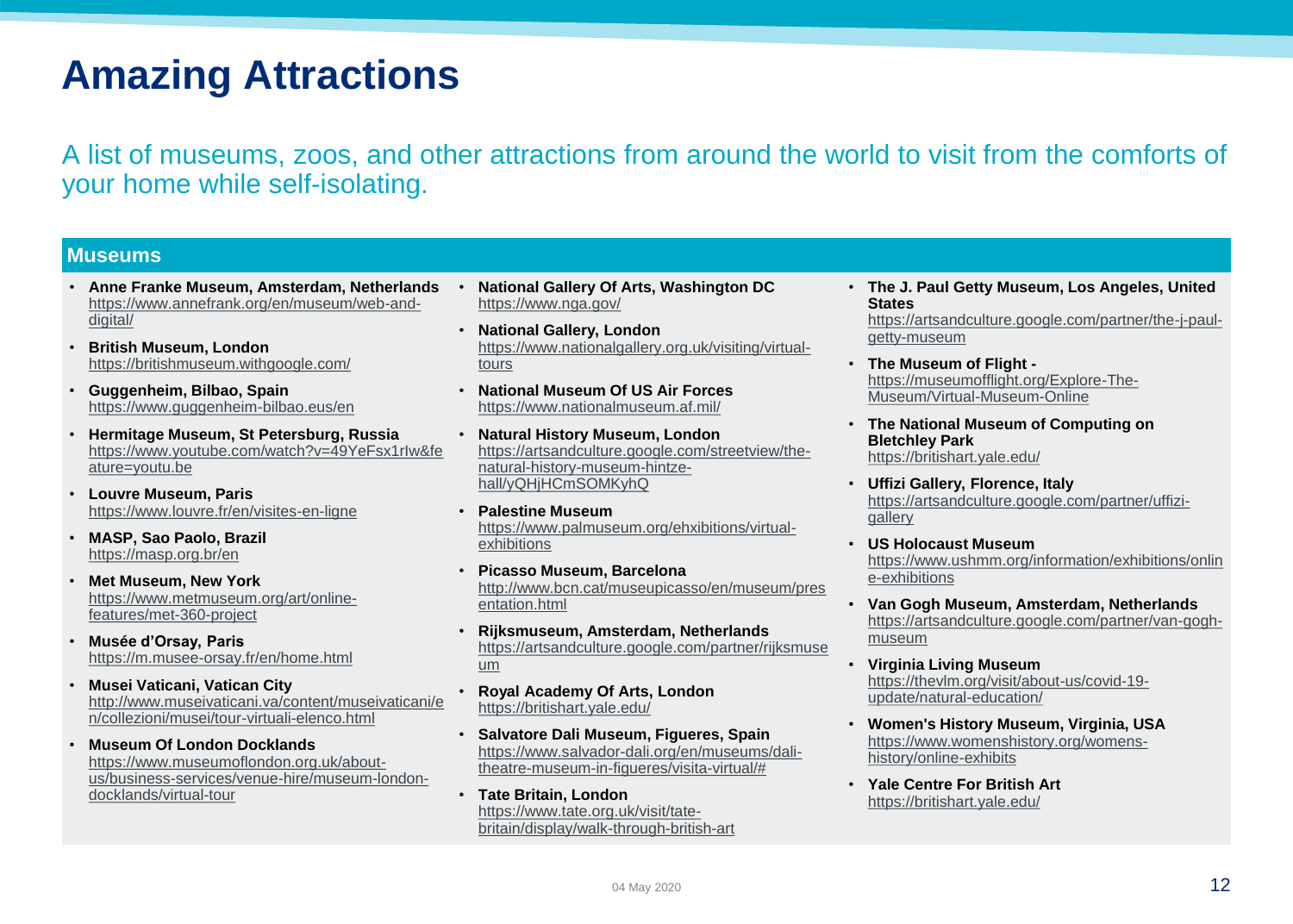# **Amazing Attractions**

A list of museums, zoos, and other attractions from around the world to visit from the comforts of your home while we self-isolate.

#### **Tourist Destinations**

- **Buckingham Palace, London**  [https://www.royal.uk/virtual-tours](https://www.royal.uk/virtual-tours-buckingham-palace)buckingham-palace
- **Colosseum**, **Rome** <https://tinyurl.com/thrprzf>
- **Machu Picchu, Peru**  [https://www.youvisit.com/tour/machu](https://www.youvisit.com/tour/machupicchu?pl=f) picchu?pl=f
- **Northern Lights**  https://explore.org/livecams/aurora[borealis-northern-lights/northern](https://explore.org/livecams/aurora-borealis-northern-lights/northern-lights-cam)lights-cam
- **Pyramids**  [https://www.tripsavvy.com/virtual](https://www.tripsavvy.com/virtual-field-trip-pyramids-1259200)field-trip-pyramids-1259200
- **Stonehenge**  <https://tinyurl.com/wz3xgz7>
- **Street Art with Google** <https://streetart.withgoogle.com/en/>
- **Taj Mahal, Agra, India**  <https://tinyurl.com/qpz7vmt>
- **The Great Wall Of China**  [https://www.thechinaguide.com/desti](https://www.thechinaguide.com/destination/great-wall-of-china) nation/great-wall-of-china
- **Tour of Rome, Italy**  <https://tinyurl.com/s5vlzbc>

#### **General Sites**

- **AirPano** <https://www.airpano.com/>
- **Berliner Philharominker** [https://www.digitalconcerthall.com/en/](https://www.digitalconcerthall.com/en/home) home
- **ExoPlanets NASA**  <https://exoplanets.nasa.gov/>
- **Legoland** [https://www.legoland.dk/en/accommo](https://www.legoland.dk/en/accommodation/hotel-legoland/virtual-tour/) dation/hotel-legoland/virtual-tour/
- **NASA, Langley Research Centre**  <https://oh.larc.nasa.gov/oh/>
- **The Kennedy Centre** https://www.kennedy[center.org/digitalstage/](https://www.kennedy-center.org/digitalstage/)
- **Walt Disney Parks**  <https://tinyurl.com/v7qano5>
- **Wellcome Collection**  [https://my.matterport.com/show/?m=r](https://my.matterport.com/show/?m=rMGsprcVCAR) **MGsprcVCAR**

### **Zoos**

- African Animals [https://explore.org/livecams/african](https://explore.org/livecams/african-wildlife/african-animal-lookout-camera)wildlife/african-animal-lookoutcamera
- Atlanta Zoo <https://zooatlanta.org/panda-cam/>
- Cincinnati Zoo [https://www.facebook.com/events/2](https://www.facebook.com/events/2915534028492292/) 915534028492292/
- Dublin Zoo [https://www.dublinzoo.ie/animals/an](https://www.dublinzoo.ie/animals/animal-webcams/elephants/) imal-webcams/elephants/
- Edinburgh Zoo [https://www.edinburghzoo.org.uk/w](https://www.edinburghzoo.org.uk/webcams/panda-cam/) ebcams/panda-cam/
- Explore.org Live Cams <https://explore.org/livecams>
- Flamingo Land [https://www.flamingoland.co.uk/virtu](https://www.flamingoland.co.uk/virtual-tour/) al-tour/
- Florida Aquarium <http://www.flaquarium.org/sea-span>
- Hirakawa Zoo, Japan <https://hirakawazoo.jp/animal/movie>
- International Wolf Centre <https://wolf.org/wolf-cams2/>
- Kansas City Zoo https://www.kansascityzoo.org/oura [nimals/list-of-animals/king-penguin/](https://www.kansascityzoo.org/ouranimals/list-of-animals/king-penguin/)
- Melbourne Zoo [https://www.zoo.org.au/animal](https://www.zoo.org.au/animal-house)house
- National Aquarium, USA [https://www.aqua.org/Experience/liv](https://www.aqua.org/Experience/live) e
- National Zoo, Washington DC <https://nationalzoo.si.edu/webcams>
- Osaka Zoo <http://www.wombat-tv.com/>
- San Diego, California, Zoo [https://zoo.sandiegozoo.org/live](https://zoo.sandiegozoo.org/live-cams)cams
- Smithsonian, Washington DC <https://nationalzoo.si.edu/webcams>
- Yellowstone National Park [https://www.nps.gov/yell/learn/phot](https://www.nps.gov/yell/learn/photosmultimedia/virtualtours.htm) osmultimedia/virtualtours.htm